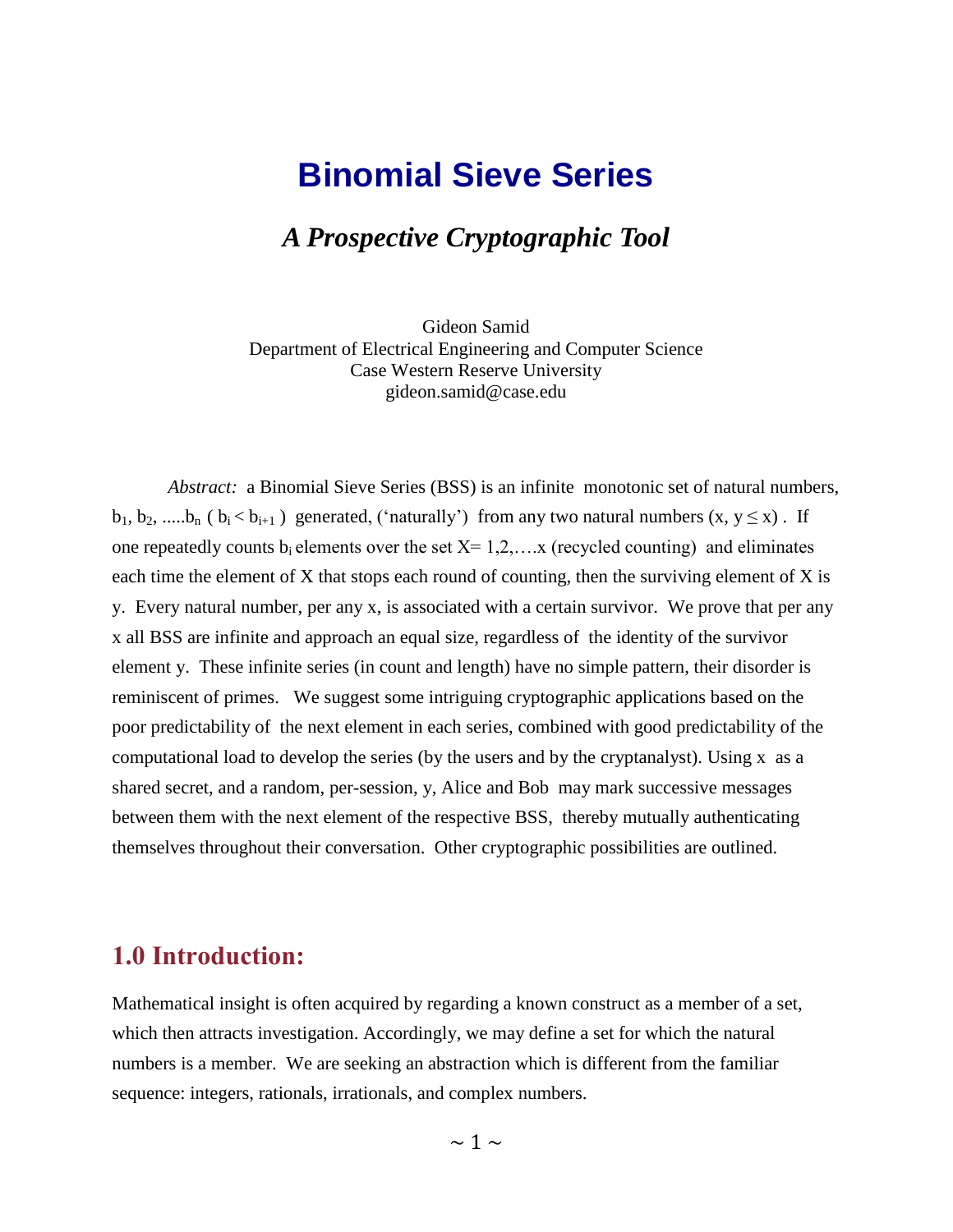We shall define a procedure that would associate any two natural numbers, x and  $y < x$ with an infinite, rising monotonic series comprised of natural numbers:  $b_1$ ,  $b_2$ , ..... $b_n$  (where  $b_i$  <  $b_{i+1}$  for all i=1,...(n-1), writing as:

$$
[\boldsymbol{x}\text{:}\boldsymbol{y}] = \mathbf{b}_1, \mathbf{b}_2,.....\mathbf{b}_n
$$

To do so we shall apply a simple sieve operation. The concept of procedural elimination of ordered element according to some rule has been made famous by Eratosthenes (Bokhari 1987). It has been applied sporadically in recent years (Chen-98, Heyde-76, Shen-99 and Telgarski-88). This abstract notion is hereby reapplied: Let x (range) and p (period) be any two natural numbers. We shall define the "initial x set" as the ordered set containing: 1,2,3,... x. We shall use a cyclical counting operation over the initial x set, namely, counting from  $1,2,3,...$  to x, and continuing with 1,2,... -- as many times as desired. (We shall regard this counting method as "clockwise" and the opposite direction as "counter clockwise"). That way we shall count p numbers over 1,2... x and identify the member of the initial x set where the counting stopped. That member ("the hit") will be excluded from the initial x set, defining 'the first round x set' containing x-1 elements, and being a proper subset of the initial x set. We shall now resume counting with the next member of the first-round x set, and end up with some other member of the same set as we conclude our counting ("the second hit"). That member will also be removed, thereby defining 'the second round x set' containing x-2 members and being a proper subset of the 'first round x set'. We can repeat the process for  $i=1,2...$  (x-1), defining each round 'the *i*-round x set', containing x-i members. For i=x-1 the resulting  $'(x-1)$  x set' will contain one member. We shall designate this surviving member, as 'the survivor' or s, and define the above procedure as the sieve operation of order zero, writing:

$$
s = S_0(x, p)
$$

Clearly:  $1 \leq s \leq x$ . Examples: for x=50, and p=35, we get  $S_0(50,35)=3$ , similarly  $S_0(60,9)=30$ . For x=4 and p=3 we have the initial x set as 1,2,3,4; the first-x-set will be: 1,2,4; the second x set will be: 1,4, and the third x set will be: 1, so we may write:  $S_0(4,3)=1$ 

If we consider periods,  $1,2,3,...p$ , such that  $p \gg x$  then necessarily for some survivors s we shall have established a rising monotonic series:  $b_1 < b_2 < ... < b_n$  such that:

$$
S_0(x, b_1) = S_0(x, b_2) = \dots \dots S_0(x, b_n)
$$

$$
\sim 2 \sim
$$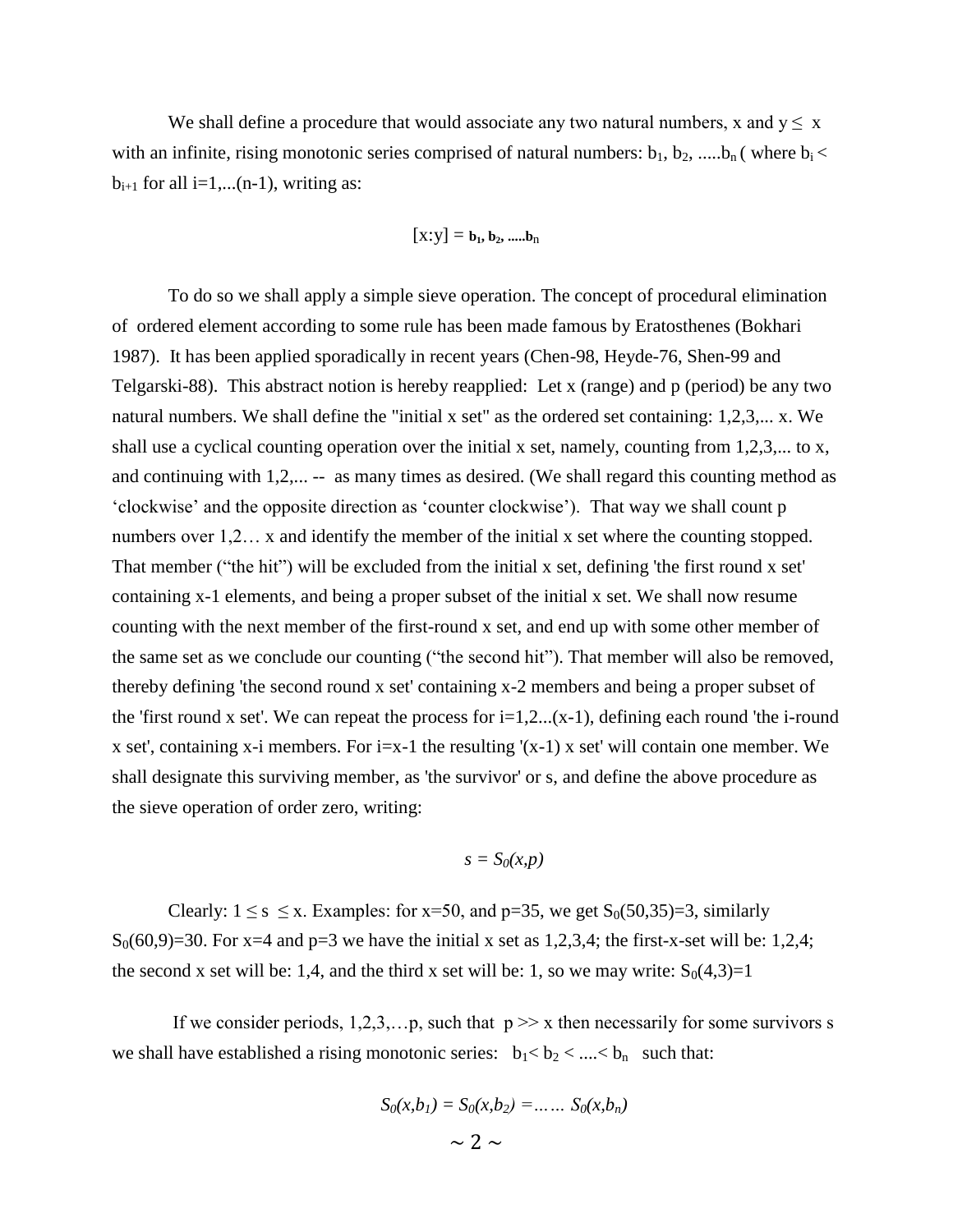We refer to such series as binomial sieve series, or BSS. We may now introduce the following symbolism: [x:y] will mark the BSS generated over the range, x, and yielding a survivor y; [x:y](i), will designate the i-th member of the series  $(b_i)$ . So we can write:

$$
[x:y] = [x:y](1), [x:y](2), \dots
$$

We may designate for convenience:  $[x:y](0)=0$ .

Examples:

 $[35:12] = 15, 17, 215, 262, 357, 427, 459, 492...$  $[24:8] = 7, 25, 88, 115, 125, 155, 160, 178, ...$  $[50:10] = 11, 39, 139, 143, 149, 183, 239, 281...$  $[40:20] = 157, 164, 211, 250, 264, 350, 351, 458, ...$ 

These infinite series may be defined per section. The expression  $[x:y]{u,v}$  will define the elements  $[x:y](u,v)(i)$ ,  $[x:y](u,v)(i+1)$ ,..... $[x:y](u,v)(i)$  of the series  $[x:y]$  such that:

 $[x:y]{u,v}(i-1) < u \leq [x:y]{u,v}(i)$ 

and:

$$
[x:y]\{u,v\}(j) \le v < [x:y]\{u,v\}(j+1)
$$

for u, v two natural numbers. So we may write:  $[40:20]\{200,400\} = 211, 250, 264$ 

We shall also introduce the nomenclature of  $[x:y]{u/n}$  to indicate the section of  $[x:y]$ beginning with element i where  $[x:y]/u, v/(i-1) \le u \le [x:y]/u, v/(i)$  and ending with element (i+n-1). Similarly [x:y]{u/n} will designate element (i+n-1), where i is defined as above. Enclosing a BSS section within vertical lines will imply a count of section elements. Accordingly, since:

[24:8]{80,160}=88, 115, 125, 155, 160

We shall write:  $5 = |[24:8][80,160]|$ 

**The basic theorem of binomial sieve series**: For any value of x there is at least one BSS which is infinite because every natural number leaves one survivor in the finite range  $1 \le s \le x$ .

 $\sim$  3  $\sim$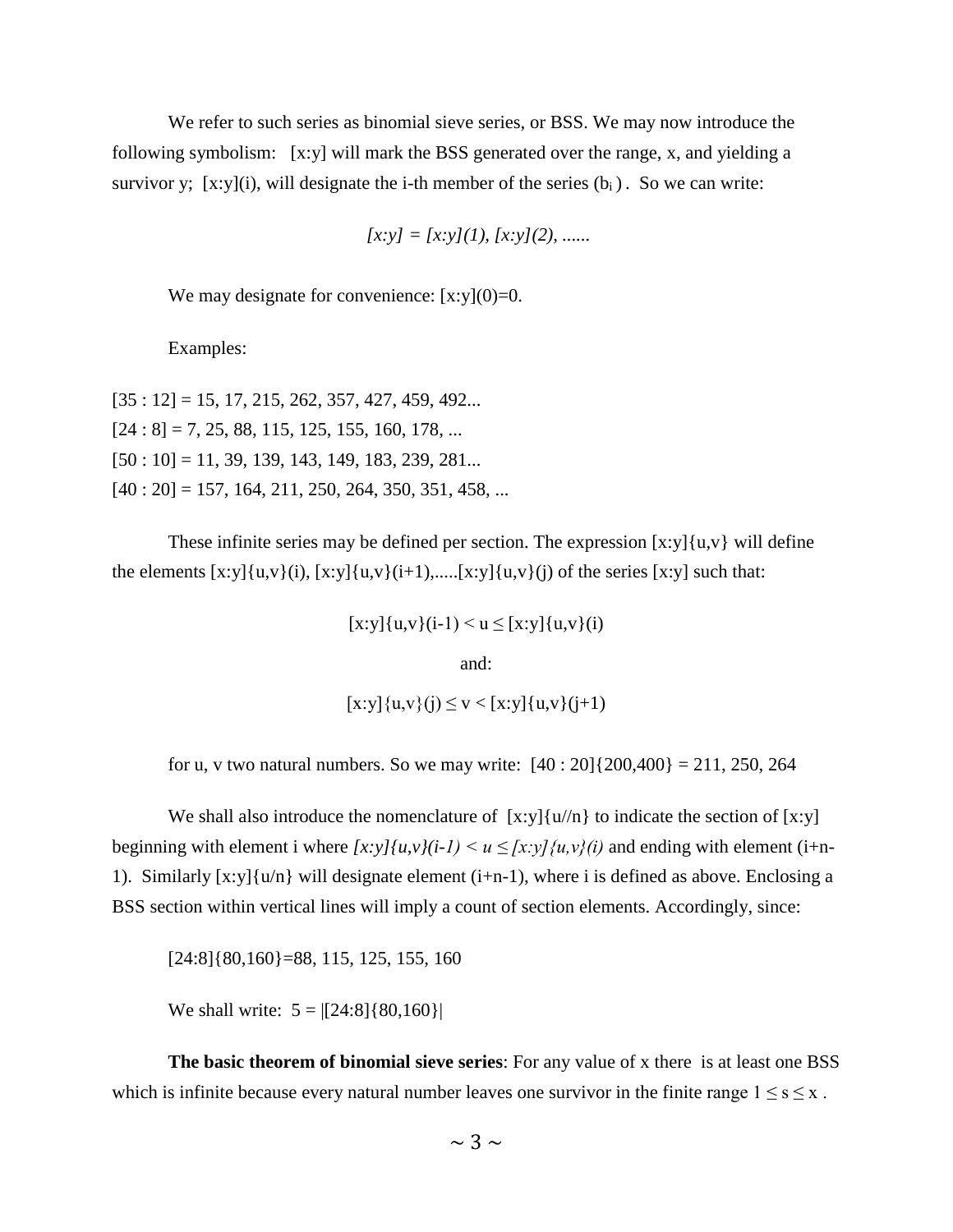We shall now prove that every survivor defines an infinite BSS, and further prove that for a given range, x, the sizes of the various BSS (per the x survivors) approach equality when more natural numbers find their place in the range of x BSS. The basic theorem of binomial sieve series may be written as:

$$
\lim_{n \to \infty} |[x: y]\{1//n\}| = \frac{n}{x}
$$

for all values of x and y.

**Proof**: all the natural numbers of the form  $k_1x+1$  where  $k_1$  is any natural number don't end up with "1" as their survivor because they "sieve" it out in the first hit. Among them there are numbers of the form:  $k_2(x-1)+1$ , and they don't end up with "2" as their survivor. Among them there are those of the form  $k_3(x-2)+1$ , which don't end up with "3" as their survivor. And so on, we may point to smaller and smaller sets that don"t end up with 1,2,…i as their survivor. For  $i=x-1$  we thereby identified numbers that satisfy the following  $(x-2)$  equations:

$$
k_1x+1=k_2(x-1)+1=\ldots k_i(x-i+1)+1\ldots=k_{x-1}(x-x+2)+1
$$

There are infinite solutions for the  $k_1, k_2, \ldots, k_{x-1}$  values that satisfy these x-2 equations, and hence there are infinite numbers that end up with x as their survivor.

If instead for element x, we focus on some other element s  $(1 \le s \le x)$  we can repeat the above analysis with the set of numbers of the form  $s + k_1x+1$ ,  $s + k_2(x-1) +1$ , ... and similarly prove that there are infinite number of natural numbers that end up with s as their survivor.

The form of the (x-2) equations that must be solved in order to find the numbers that end up with some arbitrary s as their survivor are the same for all *s* values, and hence the number of natural numbers that point to *s* as their survivor is the same for all *s* values. In other words, large enough sets of natural numbers are equally distributed among the x possible survivors. This proves the basic binomial sieve series theorem.

Some obvious relationships:

 $[1:1] = 1,2,3,4,...$  (the natural numbers)  $[2:1] = 2,4,6,8,...$  (even natural numbers)  $[2:2] = 1,3,5,7,...$  (odd natural numbers)

 $\sim 4 \sim$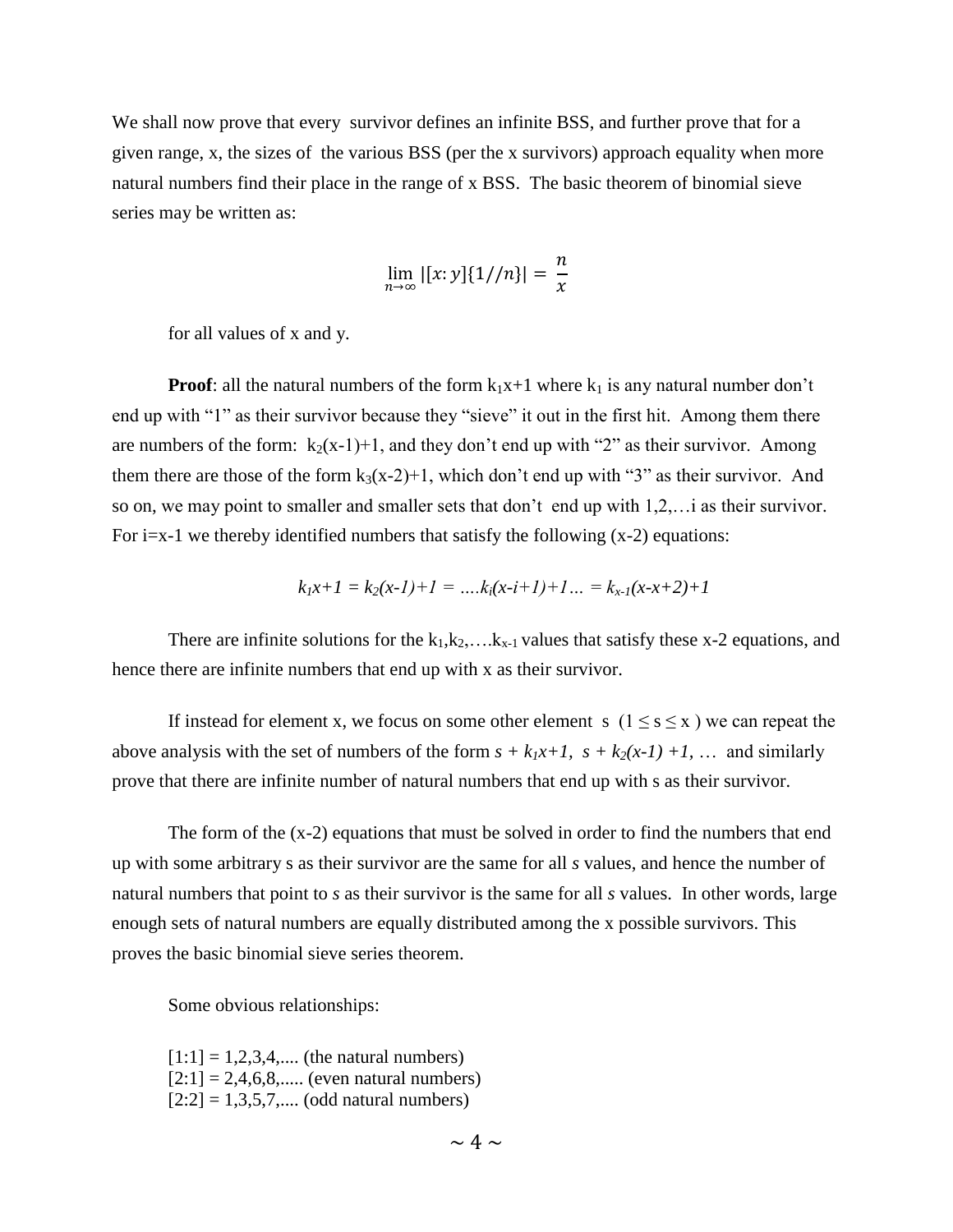These natural binomial sieve series behave in a peculiar way. We may investigate them by tracking the numerical difference between successive members. Let's define the corresponding interval series:

$$
[x:y]_{int}=[x:y]_{int}(1), [x:y]_{int}(2),...
$$

where:  $[x:y]_{int}(i) = [x:y](i) - [x:y](i-1)$ 

One readily lists:

 $[1:1]_{\text{int}}$  = 1,1,1,.... repeating sequence: {1} of size 1  $[2:y]_{int}$ = 2,2,2... repeating sequence: {2}of size 1 for y=1,2 [3:y]<sub>int</sub> has a repeating sequence:  $\{1,5\}$  of size 2 for y=1,2,3  $[4:1]_{\text{int}}$  and  $[4,3]_{\text{int}}$  have a repeating sequence:  $\{2,1,9\}$  of size 3  $[4:2]_{\text{int}}$  and  $[4,4]_{\text{int}}$  have a repeating sequence:  $\{1,2,9\}$  of size 3

It becomes stranger yet: [5:y]int has a repeating sequence: {3, 1, 3, 7, 4, 4, 10, 3, 10, 4, 4, 7} of size 10, for y=1,2,3,4,5 And for [6:y] there are six distinct patterns, all of size 10:

 $[6:1]_{\text{int}}$  has a repeating sequence:  $\{26, 3, 2, 9, 2, 2, 3, 2, 9, 2\}$  $[6:2]_{\text{int}}$  has a repeating sequence:  $\{17, 1, 2, 2, 11, 2, 3, 2, 11, 9\}$  $[6;3]_{\text{int}}$  has a repeating sequence:  $\{13, 4, 1, 4, 11, 2, 5, 11, 4, 5\}$  $[6:4]$ <sub>int</sub> has a repeating sequence:  $\{13, 5, 4, 11, 5, 2, 11, 4, 1, 4\}$  $[6:5]_{\text{int}}$  has a repeating sequence:  $\{17, 9, 11, 2, 3, 2, 11, 2, 2, 1\}$  $[6:6]_{\text{int}}$  has a repeating sequence:  $\{26, 2, 9, 2, 3, 2, 2, 9, 2, 3\}$ 

The average gap between successive members of a binomial sieve series [x:y] is x, but the variance around this average seems to defy a clear sense of order. The sum of the repeating elements above is uniformly 60.

These binomial sieve series stand apart from the common mathematical structure built as an extension of the operation of addition, and as such they are of some non-applicative interest. In this discussion we shall focus on cryptographic aspects of these series.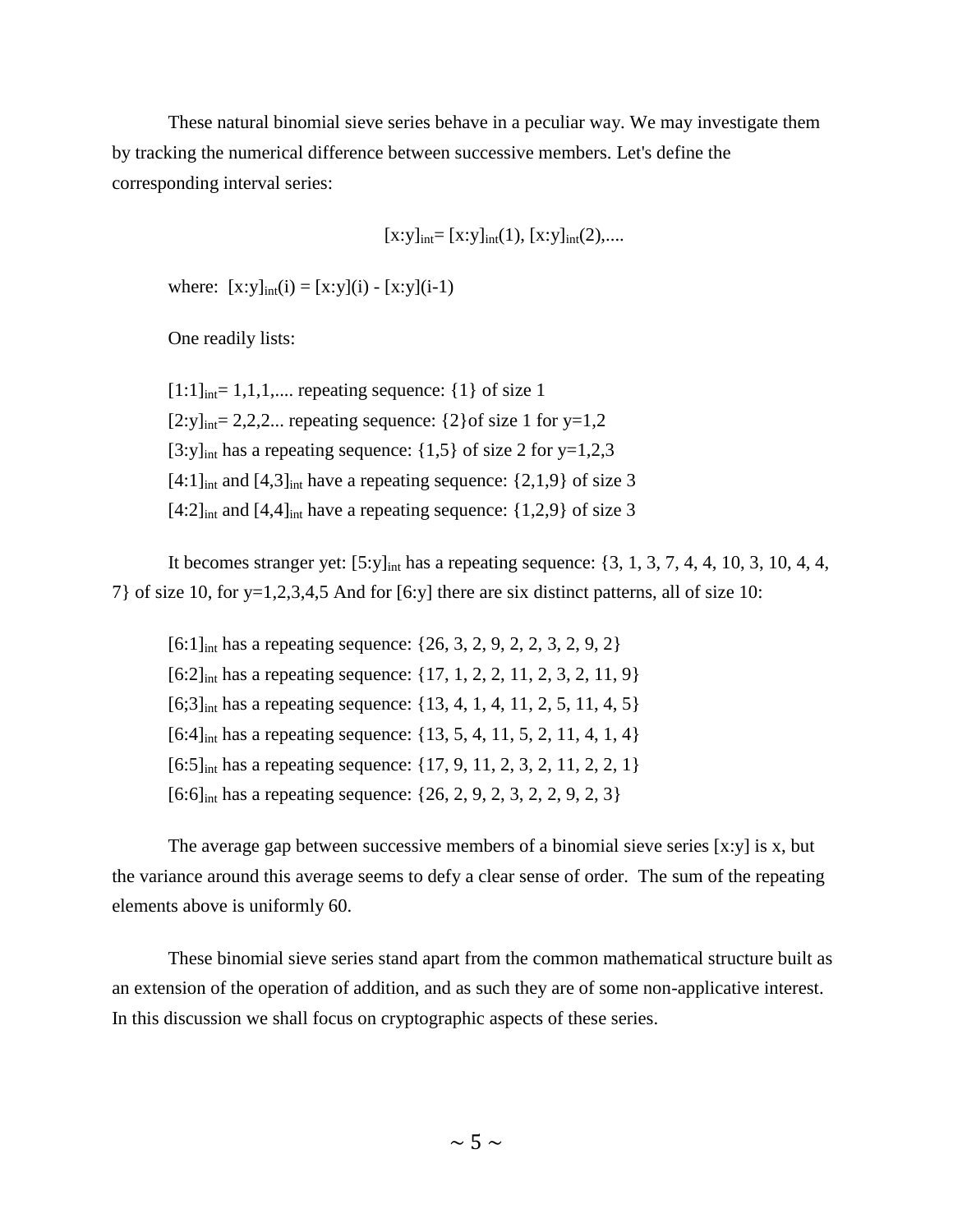# **2.0 Pattern-Recognition/Cryptanalysis/Compression**

Given any random looking or arbitrary series expressed, say, as a decimal or similar sequence of natural numbers:  $r_1, r_2, \ldots$ , one could construct a matching monotonic rising series,  $M: m_1, m_2, \dots$  by setting:

 $m_i = m_{i-1} + r_i$ 

This constructed M series may be fitted, section by section if necessary with sections of the infinite number of infinite BSS. Say:

$$
M=[x_1\text{:}y_1]\{u_1,v_1\},\,[x_2\text{:}y_2]\{u_2,v_2\},....
$$

For example: the monotonic series M =11, 16, 20, 27, 30, 31, 64, 67, 82, 95, 109, 126 may be faithfully represented as follows: [23:4]{10,20},[5:3]{20,31}.[45:7]{60,70},[33:11]{80,130}

The driving idea is to use as few binomial sieve series as possible. The fewer series the more pattern is extracted from the 'random looking series' and prospectively more insight, and cryptanalysis capability, is gained. The prospect of representing a random looking series as a short list of binomial sections also provides an opening to unbound compression.

The decomposition of a random looking monotonic series to binomial sections may also proceed through a linear combination of two or more sections of BSS each with the same number of elements.

# **3.0 Computing-Load Based Cryptography**

The nominal sieve construction of the binomial series is (i) very predictable as to the effort needed, and (ii) is very controllable as to same effort. By choosing proper values for x, u

 $\sim$  6  $\sim$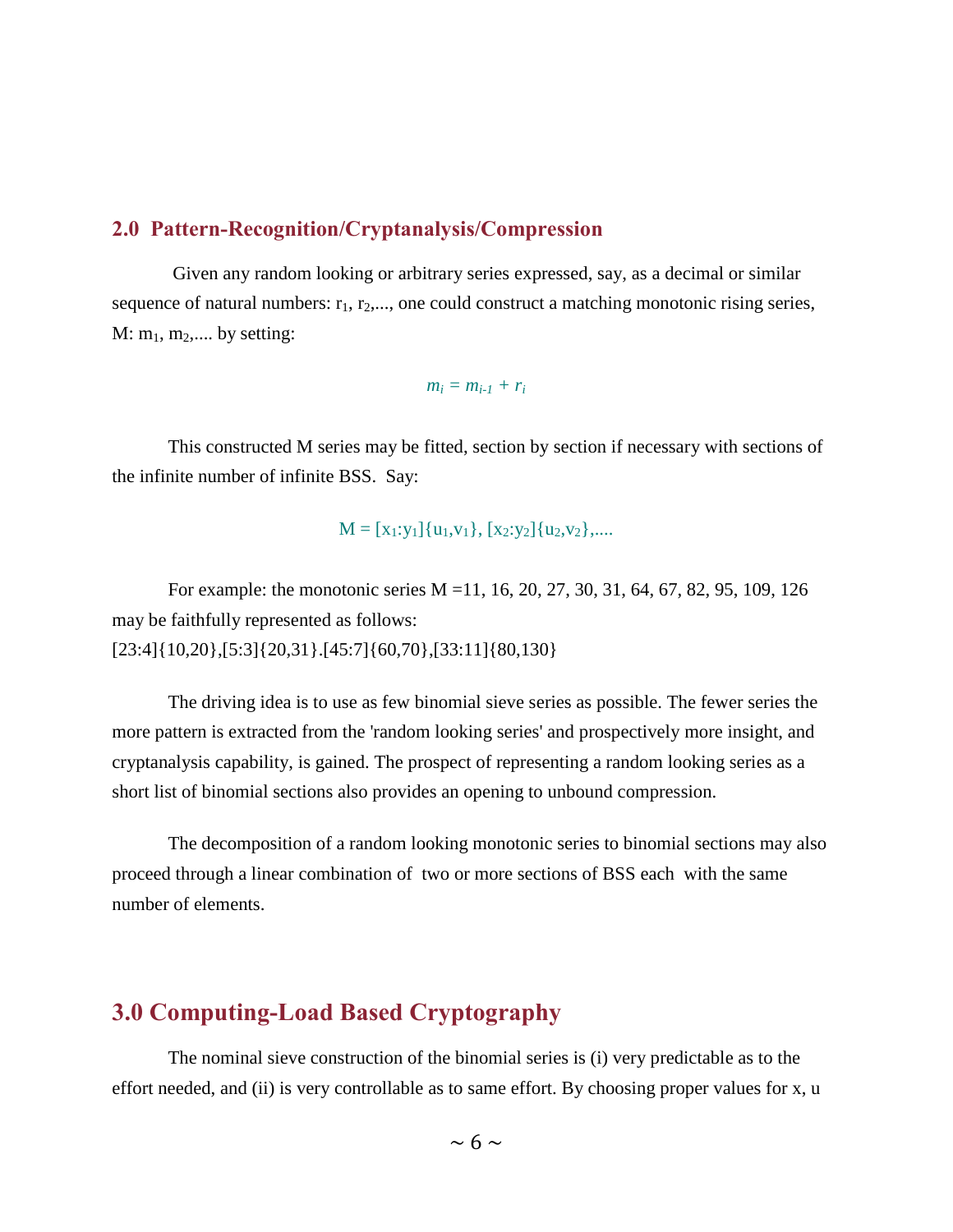and v in the section series  $[x:y](u,v)$  one could dictate the computing load necessary to specify the series. The computing load is proportional to the size of x, and to the span (v-u). The risk for a computational shortcut can be mitigated by introducing "switch conditions" as follows:

The above described nominal sieve operation may be modified by introducing some condition  $C(z)$ , where z is the value where a counting round stopped (a 'hit'). If the conditions are satisfied, then the counting switches direction. If it were counting upward, (clockwise) it now goes downward, (counterclockwise), and vice versa. Such switch conditions will require the algorithm to execute the search for the survivor round by round (negating the possibility for mathematical shortcut – extracting the survivor without performing the many rounds). The condition itself may be controlled as to the computing load for compliance evaluation.

For example, the nominal value of  $[5:2]{3,9}$  is: 5,9. If we introduce the condition that the search direction will switch if a counting round stops at a prime number, then the result will be:  $[5:2]{3,9}$ <sub>prime switch</sub>= 3,6,9. And since there is no known (or published rather) method for a quick determination of primality, it would be possible to use this method on large range, x values where the numbers marked by the counting cycle will have to be evaluated tediously as to whether they are prime or not.

Sieve computing works efficiently in dedicated hardware and firmware, and the switch conditions may be made volatile and part of the ciphersecret.

Alice and Bob will exchange the values of x,y,u, and v and use these value (along with any applicable switch conditions) to generate a shared key in the form of the at-will size of the respective binomial series. This shared key will be usable for any purpose, including a one time pad configuration. The exchanged values could be such that if exchanged at time point  $T_1$ , then Alice and Bob will need until time point  $T_2$  to compute the full series (the shared key). They could then use the shared key to exchange short lived secrets until time point  $T_3$ . By properly choosing the values of  $T_1$ ,  $T_2$  and  $T_3$ , Alice and Bob will insure that even if their adversary will right away guess the values of x, y, u and v -- he will not have time to compute the shared key (provided the adversary uses a computing machine with known, or properly estimated performance).

Alternatively, Alice and Bob will use such values for x,y,u and v that both Alice and Bob may need to spend a well measured short time to compute the shared key. Albeit such measured

 $\sim$  7  $\sim$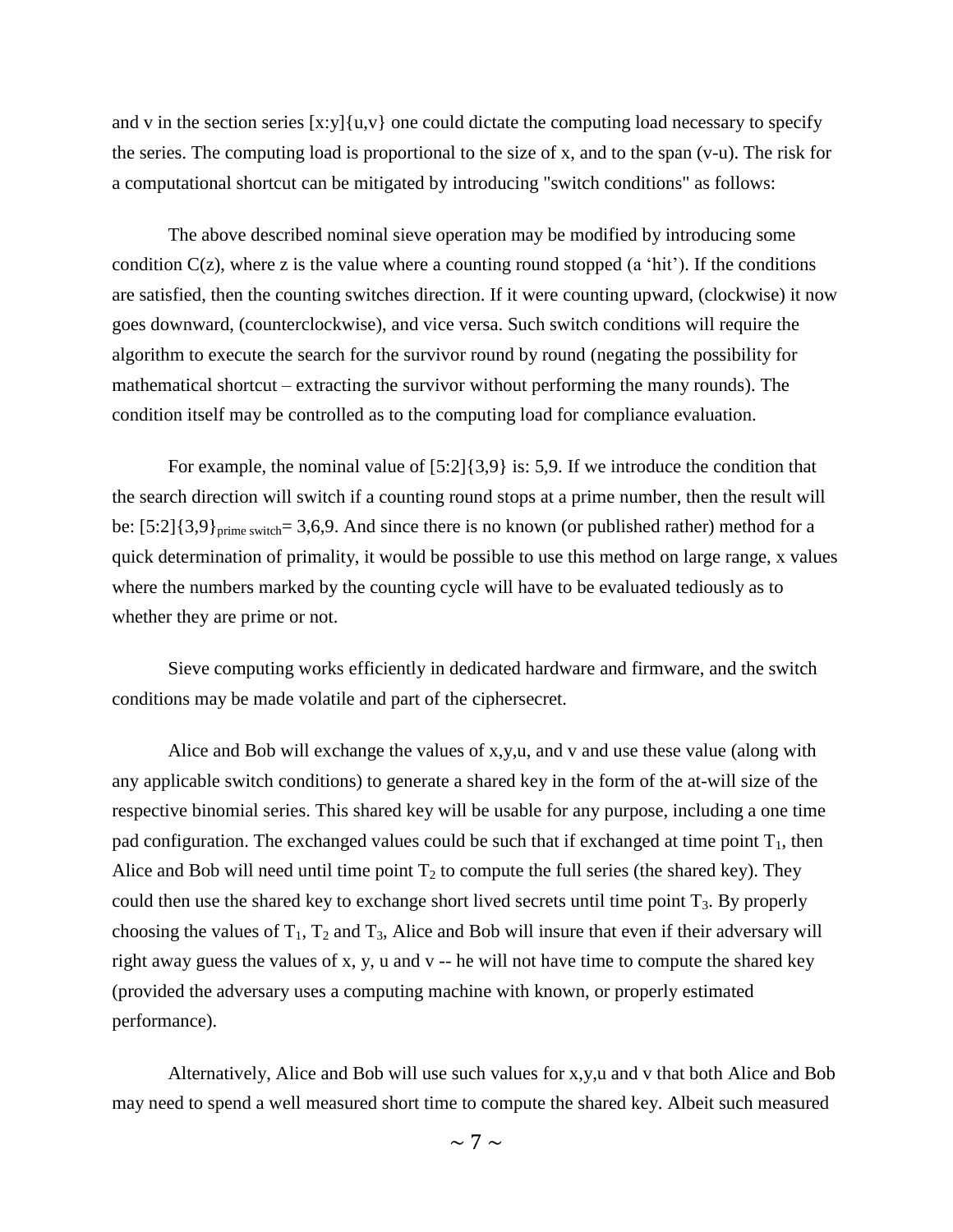time will pose an acceptable delay. Alas, for a cryptanalyst checking a range of possibilities, this computing burden, spread over the range of options, will be prohibitive.

# **3.1 Cryptanalysis of Computing Load Based Cryptography of Binomial Series**

The shared key may be used by Alice and Bob as pseudo one time pad key, or as a frequently changed block cipher key, etc. But for the purpose of cryptanalysis we shall assume that the shared key is exposed to the adversary, who now tries to expect the following bits of the key string.

Assuming a decimal representation of the key, and a full concatenation, it should be relatively easy for the adversary who knows that this cipher is used, to identify the rising monotonic series. So, if the exposed key looks like: 78126172177265276, then we assume that the adversary would readily list the following monotnic rising series: 78, 126, 172, 177, 265, 276, and the adversarial task ahead is to recognize that this series is generated by: [49 : 19]{50,300}.

On the face of it the adversary may start to test sieve operations beginning with the period value of 78, and checking for  $x=1,2,...$  and  $y=1,2,...$  and  $y=1,2,...$  and  $y=1$ , with a list of candidates:  $[x_1:y_1]$ ,  $[x_2:y_2]$ ,... $[x_k:y_k]$  that comply with the period of 78. For every  $x=1,2,3,...$  there is some value of y such that  $[x:y]{78,78}$ =78, hence the value of k is as large as the examined x range. For all those k possibilities the cryptanalyst will compute:  $[x_i:y_i]$  {126,126}, and discard all the empty lists. If all the lists are empty, the cryptanalyst will increase the examined x range and repeat the above until at least one list is not empty. The non empty lists will then be examined for  $[x_i:y_i]$ {172,172}. If all the lists are empty, the cryptanalyst will have to examine higher x values, otherwise the next number in the list (177) will be checked, and so on, until the cryptanalyst finds x, y, u, and v values that are consistent with the given list. Once these values are at hand, the rest of the series can be computed and the cryptanalysis is complete -- unless there are more than one sets of x,y,u, and v that produce the same list, and the one used is different.

In this nominal case, the size of x is the main factor for the cryptanalysis burden, since  $x$ can be determined by Alice and Bob they are in a good position to anticipate the lead time they may have before their secret is compromised. Albeit, the cryptanalyst may very well estimate the

 $\sim$  8  $\sim$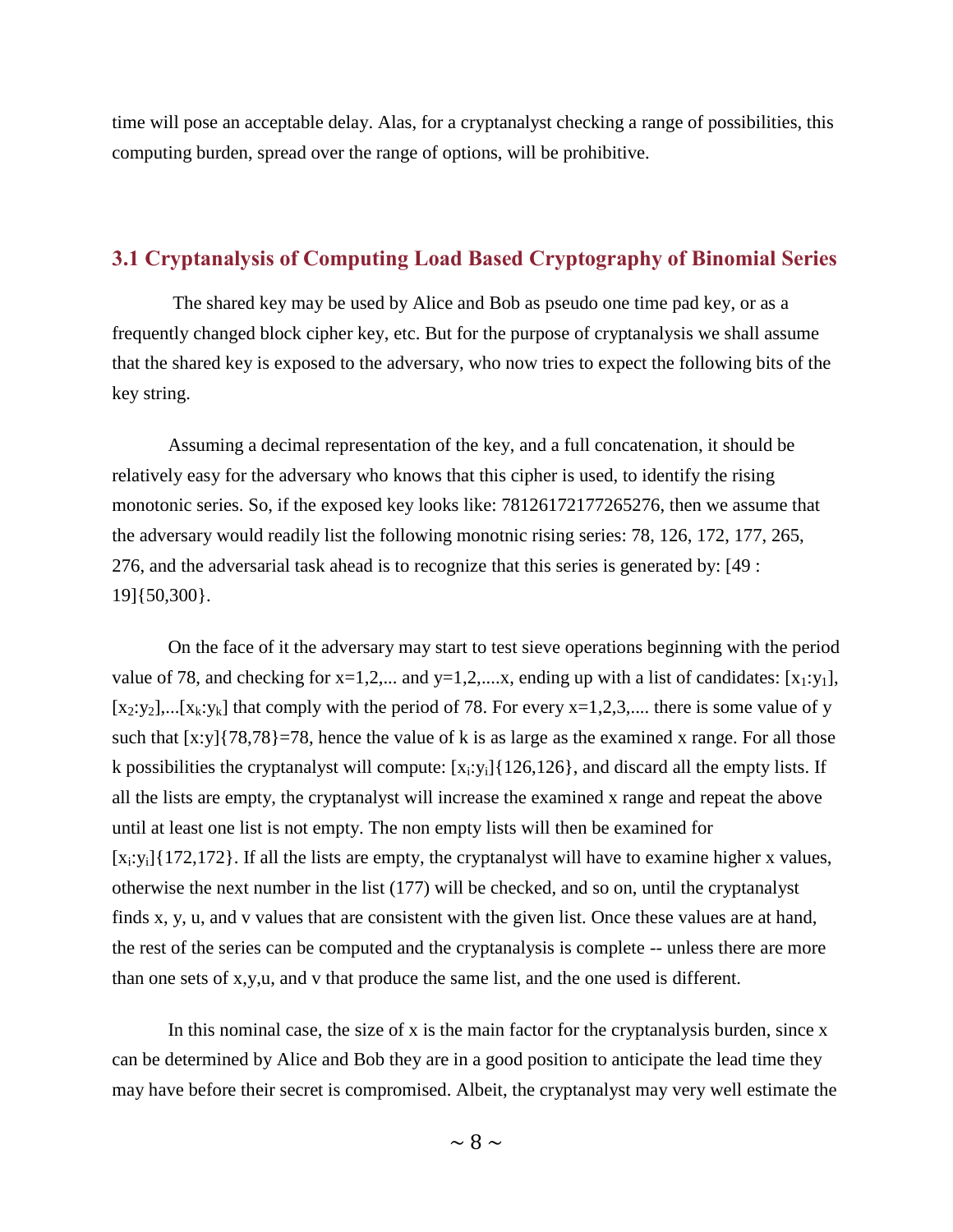size of x. The average gap between successive numbers on the binomial list is x (dictated by the basic theorem). By computing the average gap, the size of x may be well estimated.

### **3.2 Countermeasures for Binomial Series Cryptanalysis:**

Alice and Bob may deny the cryptanalyst the ready estimate of the size of x, and a ready sieve testing of the apparent monotonic series by using a secret linear combination of several binomial series.

Alice and Bob agree on the following secret values:  $x_i$ ,  $y_i$ ,  $u_i$ ,  $f_i$  and n, for i=1,2,3...k. then each constructs the following linear combination:  $L = l_1, l_2, \ldots, l_n$  where:

$$
l_j = \sum_{i=1}^{i=k} f_i[x_i; y_i] \{u_i/j\}
$$

*for j=1,2,..n*

So, for example: Alice and Bob agree on:  $x_1 = 49$ ,  $y_1 = 19$ ,  $u_1 = 126$ ,  $f_1 = 2$ ,  $x_2=14$ ,  $y_2=5$ ,  $u_2 = 200$ ,  $f_2 = 4$ , n=3. They first compute the two constituent binomial series: (i) [49 :  $19$ [ $\{126/3\} = 126$ , 172, 177 and (ii):  $[14:5]$  $\{200/3\} = 210$ , 211, 214 then they compute the members of the linear combination series:

$$
l_1 = 1092 = 2 \cdot 126 + 4 \cdot 210
$$
  $l_2 = 1188 = 2 \cdot 172 + 4 \cdot 211$   $l_3 = 1210 = 2 \cdot 177 + 4 \cdot 214$ 

It is easy to see that the composite series will always be rising monotonic. The cryptanalyst might not suspect that the series is a linear combination and try in vain to look for a generating pair for it. Alternatively, the cryptanalyst might not know whether the series is a composite of two binomial series, or more and he will have to check a prohibitive variety of linear combinations of proper binomial series.

The linear combination option offers a means to reduce computation, without allowing brute force cryptanalysis to ease up proportionally. If Alice and Bob use a shared secret in the form of the range, x, and its size is 8 digits (to inhibit brute force attack), then the parties computation efffort will be proportional to  $10^8$ . If the same number is interpreted as two four

 $\sim$  9  $\sim$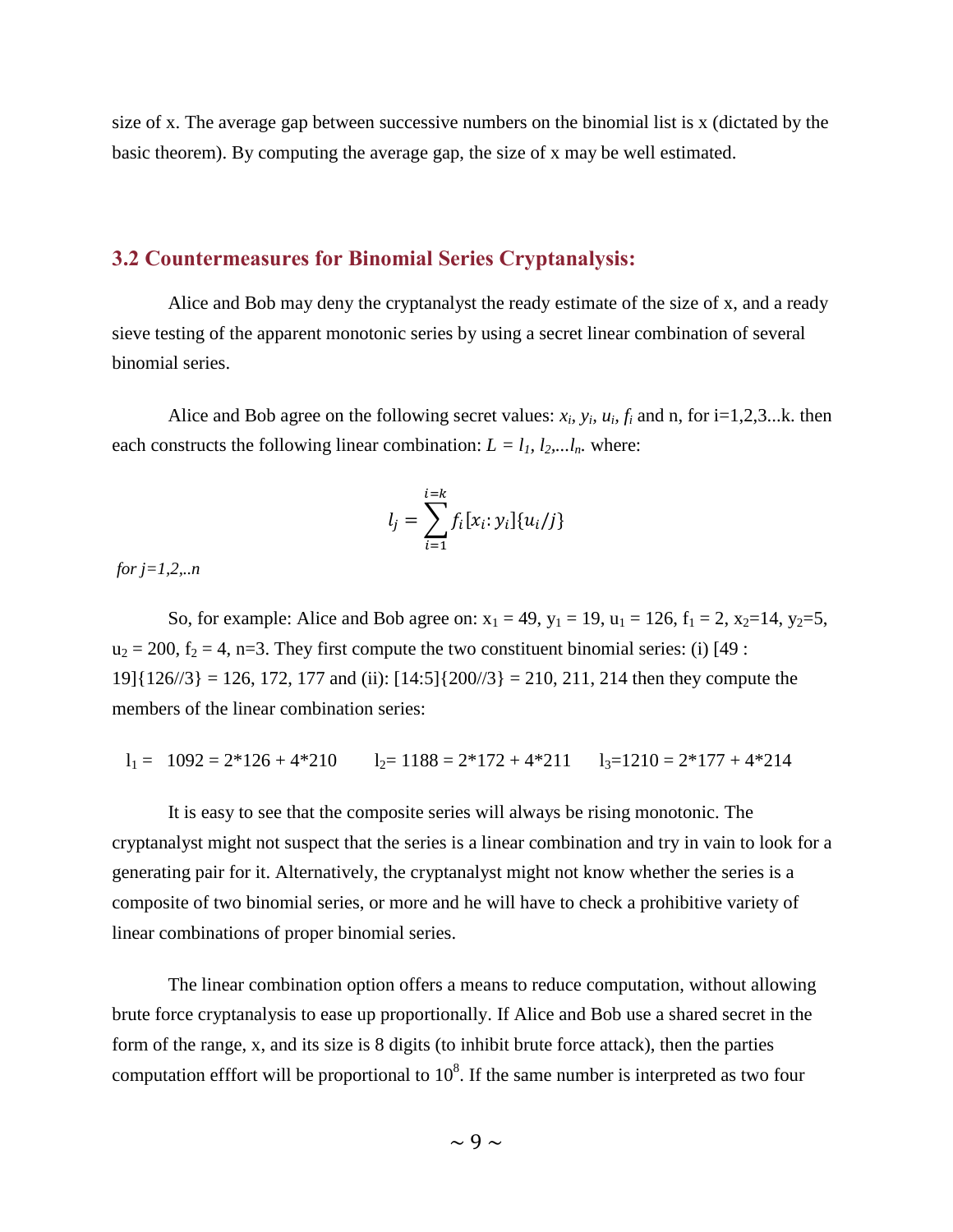digits numbers that are lined in a linear combination then the computation effort will only be proportional to  $10^4$ . The brute force approach will still have to contend with eight digits.

# **4.0 Authentication Solutions**

The binomial series may serve Alice and Bob to mutually authenticate one to the other by prefacing each message with the next item of a secret shared BSS. An adversary without knowledge of the [x:y] generating pair will be unable to foretell the next number on the binomial sieve series and will be unable to pretend to either Alice or Bob that he is the other party. Since the series is infinite it can be used for long term on going communication, between two centers or organizations or, say, between a merchant and a customer. Both parties

#### **Binomial Mutual Authentication**

 $[14:5]\{200/1000\} = 210, 211, 214, 219, 246, 266, 275, 283...$ 



Alice and Bob mark their bilateral messages with the next entry on their secret binomial series.

will need to remember the last number they have used, and send the next number in the series for each message they send over to the opposite party. This procedure will also guard against loss, or error.

The above described bilateral authentication may be extended to multilateral mutual authentication. Alice, Bob, Carla, and David may be chatting or exchanging messages with mutual visibility. Each party will mark every one of its messages with the next entry on the binomial list. There are standard means to prevent a collision that can be used here too. The marked messages will serve as an organizer and as a protection from a hacker who might otherwise pose as a proper member of the group and participate with harmful me**ssages.** 

# **4.1 Initial Authentication**

The binomial series can also be used for initial authentication. Alice initiates a conversation with Bob. Bob then needs to identify Alice. Alice and Bob may share the range, x, value for BSS. Bob will challenge Alice with a period of choice, p. Alice will invoke the sieve operation with x and p and compute the survivor s, such that  $[x:s]\{p,p\}=p$ . She will then compute the next item on the list  $[x:s][p/2]$ , and convey it to Bob as her proof. If Bob gets the right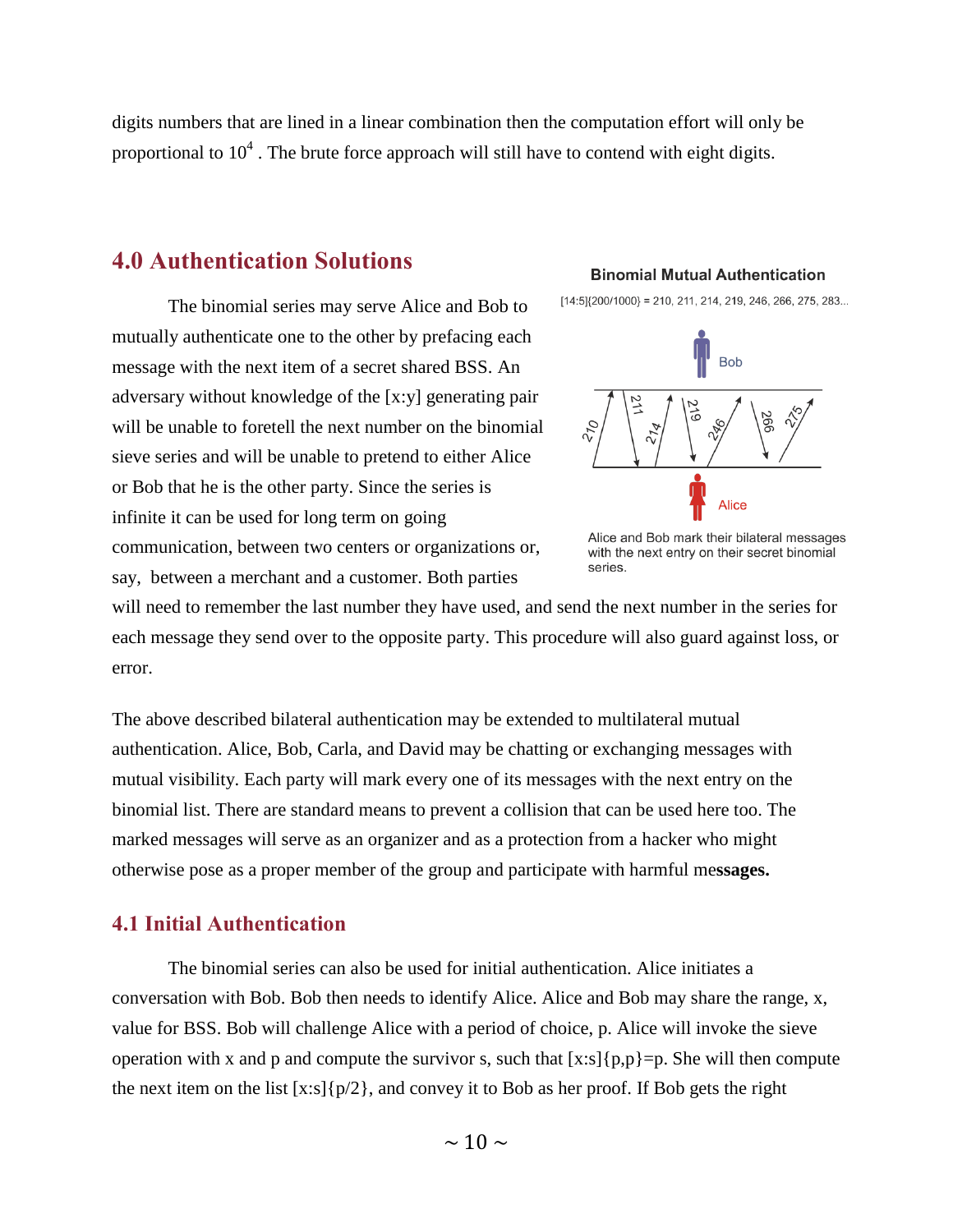answer (which he computes much the same) then he is confident that he is communicating with Alice, and in reply he sends the next item: [x:s]{p/3}. Alice computes the same, and if Bob sent her the right number she becomes confident that she indeed communicates with Bob. Neither one could have responded properly without knowledge of the value of x -- the shared secret that is not exposed in the mutual authentication process.

The next time around when Alice initiates a conversation, (or Bob initiates one with Alice), Bob will randomly choose another period p as a challenge, and same for the third conversation and on.

## **4.2 Authentication Cryptanalysis**

We envision an adversary privy to the challenges and the responses, trying to deduce the value of the range, x, so he can pose as Alice to Bob the next time around.

Alice initiates the conversation. Let Bob's challenge be designated as  $b_1$ . Alice proof be designated as  $a_1$ , and Bob's proof to Alice as  $b_2$ . The adversary knows:  $b_1$ ,  $a_1$ , and  $b_2$ . He now searches for a value x, so that in conjunction with  $1 \le y \le x$  will satisfy: [x:y]{b<sub>1</sub>/1}=b<sub>1</sub>;  $[x:y]{b<sub>1</sub>/2}=a<sub>1</sub>; [x:y]{b<sub>1</sub>/3}=b<sub>2</sub>}$ 

Since every x is associated with some value y that satisfies the  $b_1$  equation, the adversary will have to list the full range of possibilities for x (from  $x=1$  to some indefinite high value for x). Next, the adversary will have to examine all the identified pairs (x,y) to sort out those that satisfy the  $a_1$  equation, and among them to find the one (or perhaps more) that also satisfy the  $b_2$ equation. If Alice and Bob conduct more conversations based on the same shared secret x, then the adversary will surely have enough equations to pin point the value of x.

It would seem that cryptanalysis is straight forward, alas the choice of the size of x may be such that the above cryptanalysis will last too long, and by the time it is complete, Alice and Bob switch to another value of x. Suppose x is chosen such that Alice and Bob will need to use 10 seconds of computing time to develop their response. Ten seconds delay seems a reasonable burden for the sake of security. Now if x is limited to be up to a size of 999,999, then the adversary using comparable computing power will need to dedicate more than 115 days (24 hours days) to exercise the above strategy. For a seven digit x, the cryptanalysis time is 1157 days. Alice and Bob will surely change their shared secret by then.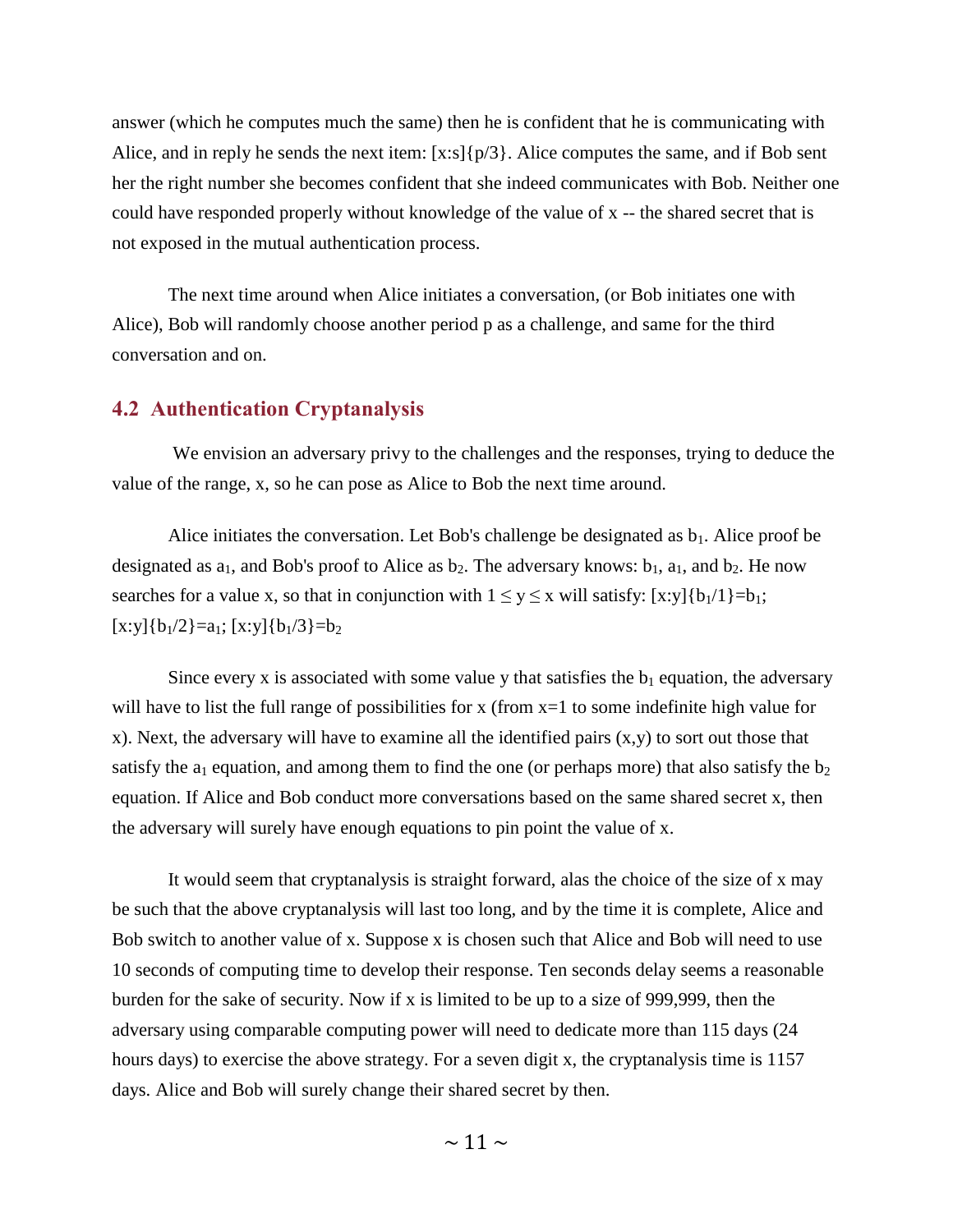### **4.3 Authentication cryptanalysis countermeasures**

There are quite a few countermeasures against the above described cryptanalysis:

- **linear combination**
- **clockwise-counter clockwise switching conditions**
- **skipping elements in the series**
- **random initial pattern**
- **variant end point**

Linear combinations, and switching conditions were discussed earlier. The other measures are discussed below. The implementation of these countermeasures may be done through method-key diffusion mode, explained ahead.

**Skipping Elements in the series:** The initial authentication procedure (as described) calls for Alice and Bob, each in his or her turn, providing the other with the next item on the respective binomial sieve list. This could be changed to any, (k-th), element on the list. Namely, given the shared secret, x, Bob will challenge Alice with p, leadidng Alice to compute the survivor  $S_0(x,p)$ , and then instead of proving herself to Bob by sending  $[x:S_0(x,p)]\{p/1\}$ , she will send  $[x:S_0(x,p)]\{p/k\}$  where k is also a shared secret along with x. Bob will then prove his identity to Alice by sending her  $[x:S_0(x,p)]\{p/(k+j)\}\$ , where j is also part of the shared secret. This add-on will increase the brute force analysis effort facing the adversary.

**Random Initial Pattern:** for a range, x, one could attach an x bits long "mask" bit string such that any number from 1 to x corresponds to a single bit on the mask such that any number (1,2,...x) corresponding to a binary digit of value zero will be eliminated a-priori, before the sieve operation begins. This mask will be part of the shared secret designed to further complicate the task of the cryptanalyst.

Example: Nominally we have:  $S_0(4,3)=1$ , but if we mask it with binary "11" (1011), then the sieved range changes from 1-2-3-4 to 1-3-4 and the result  $S_{\text{masked}}(4,3)=2$ .

**Variant End Point:** The nominal sieve operation concludes with the last survivor of the initial range. We can in turn stop the sieve operation earlier. We can stop it in the next to last surviving number, or even earlier. We can run the sieve operation with a condition to stop it when the counting of the period hits a prime number, or a number of any property, or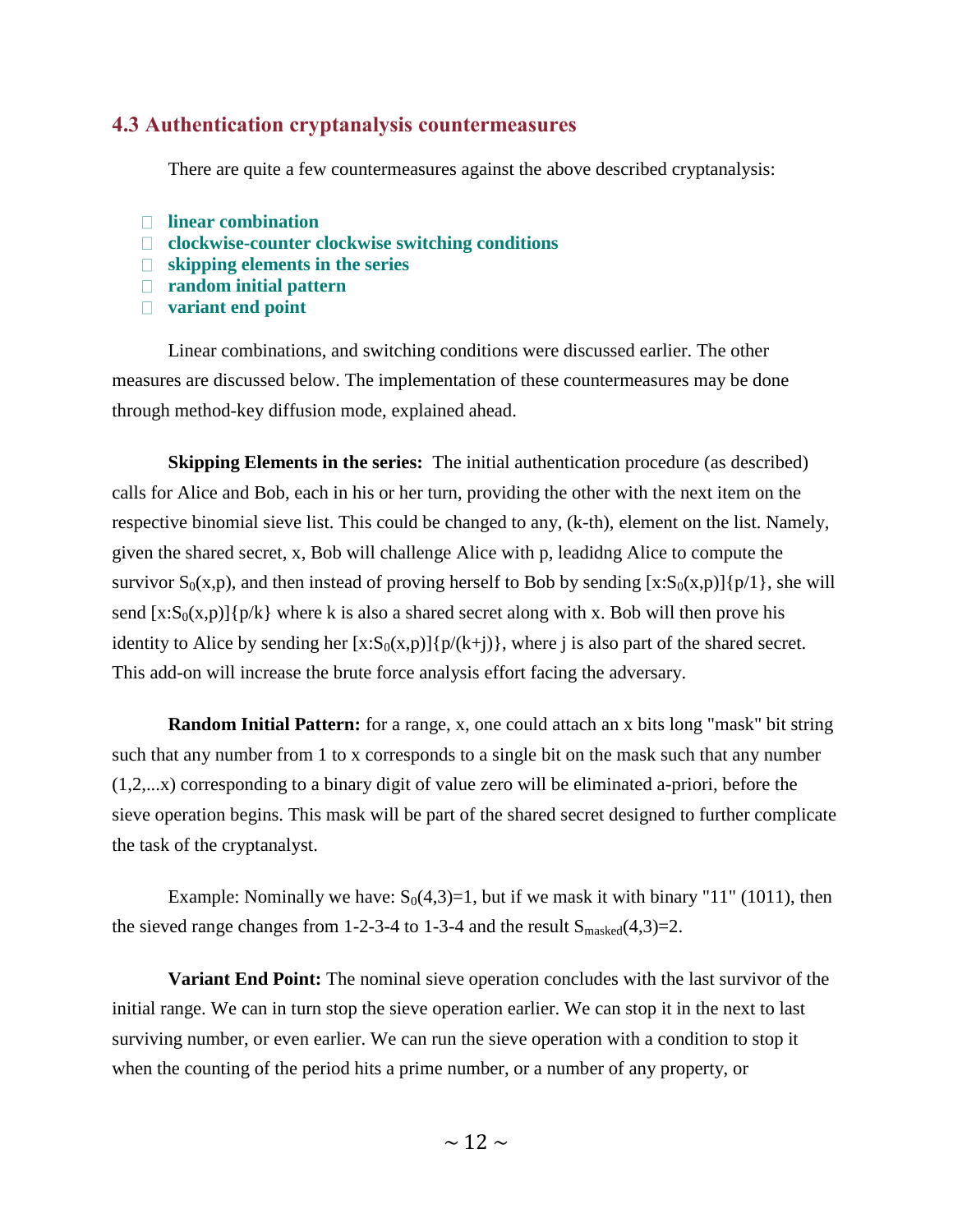altarnatively to stop it after a certain number of cyclical rounds. Such variability will be part of the shared secret, also designed to further complicate the task of the cryptanalyst.

# **4.4 Method/Key Diffusion Mode**

Traditionally cryptography has developed with a clear distinction between the method, (procedure, algorithm), and the cryptographic key. The former was in the open, subject to review and analysis and the latter comprised the complete and full secrecy of the operation. Recent thinking challenged this tradition (e.g. Samid 2001, YouDeny.com, US Patent 6,823,068), and introduced a fuzzy line between the two. While he strives to identify the key in order to crack a cryptogram, it is equally necessary to identify the method used. The key itself may be uncovered using 'brute force' but an ingenious method defies exposure by a 'dumb computer' and makes the cat-and-mouse 'game' between cryptographer and cryptanalyst into a pure race of imagination and creativity. All the countermeasures discussed here against an aggressive cryptanalysis may be activated or de-activated by a special data element that is part of the 'secret key'. It is true about the bit mask, the end point variant, the clockwise/counterclockwise shifting, etc.

# **4.5 Hierarchy Oriented Authentication:**

The binomial series can be used to manage communication security in a hierarchical organization where upper echelon people need to communicate without exposure to lower echelon individuals. We shall use the linear combination method. We shall describe an organizational configuration where the top echelon is level 0, the one below is level 1, then further down level 2, until level t -- the bottom one. We shall associate a shared echelon secret in the form of the BSS generating x and y. This will define  $x_1, x_2, \dots x_t$  and  $y_1, y_2, \dots y_t$ . Members of each echelon will be privy to all the shared secrets in all the echelon below them. When members of echelon i communicate with each other they will use a linear combination formula that includes  $x_i$ ,  $x_{i+1}$ , ... $x_t$ , and  $y_i$ ,  $y_{i+1}$ , ... $y_t$  and where the k-th element of the combined series is computed as: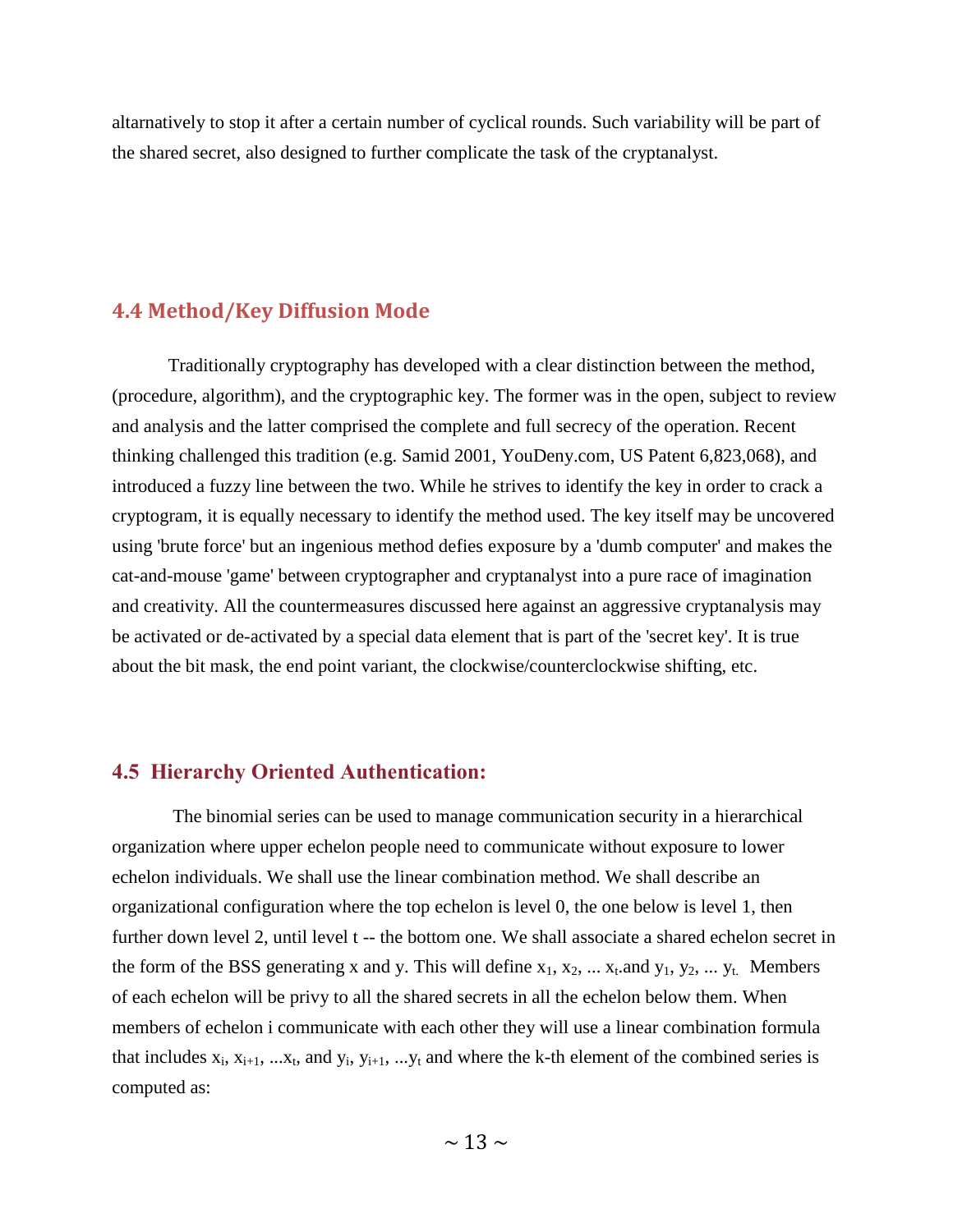$$
l_k = \sum_{j=1}^{j=t-i+1} f_j[x_j : y_j] \{1/k\}
$$

Any communicating party will use the next item in line in the combined list, and each will check that the communication they receive from fellow echelon members carries the appropriate marker from the combined series. Members of echelon i are unaware of  $x_{i-1}$  and yi-1 and hence cannot participate in conversations among the higher i-1 echelon. But they can participate in any conversation running among lower echelon agents. To address a higher echelon person, the lower echelon agent will use his known secrets, which are known upwardly, and a conversation may be struck using the same or different message counter.

# **5.0 Closing Notes:**

Binomial Sieve Series are infinite in the third power: each series is infinite, for each range (x) there are x series, and x is any natural number. They are generated in a 'natural' way (very little arbitrariness), and their apparent lack of order is reminiscent of the disorderly appearance of primes in the scale of natural numbers (is there a BSS that generates a long enough section of the primes?). Intuitively BSS represent an enticing subject matter for research. But even now, when the sequence shown by BSS is a puzzle, they appear to offer an effective cryptographic tool, which may find its place in the growing tool box of mathematical means to face the challenge of handling a mutually mistrustful situation.

### **Reference:**

Bokhari S. 1987 " Multiprocessing the Sieve of Eratosthenes" Computer 1987 pp50 58

Chen, X. 1998 "Sieve Extremum Estimates for Weakly Dependent Data" Econometrica, Vol. 66, No. 2 pp. 289-314

Heyde C. 1976 "On Asymptotic Behavior for the Hawkins Random Sieve" Proceedings of the American Mathematical Society, Vol. 56, No. 1 pp. 277-280

Samid, G. 2001 "Re-Dividing Complexity Between Algorithms and Keys (Key Scripts)" The Second International Conference on Cryptology in India, Indian Institute of Technology, Madras, Chennai, India. December 2001.